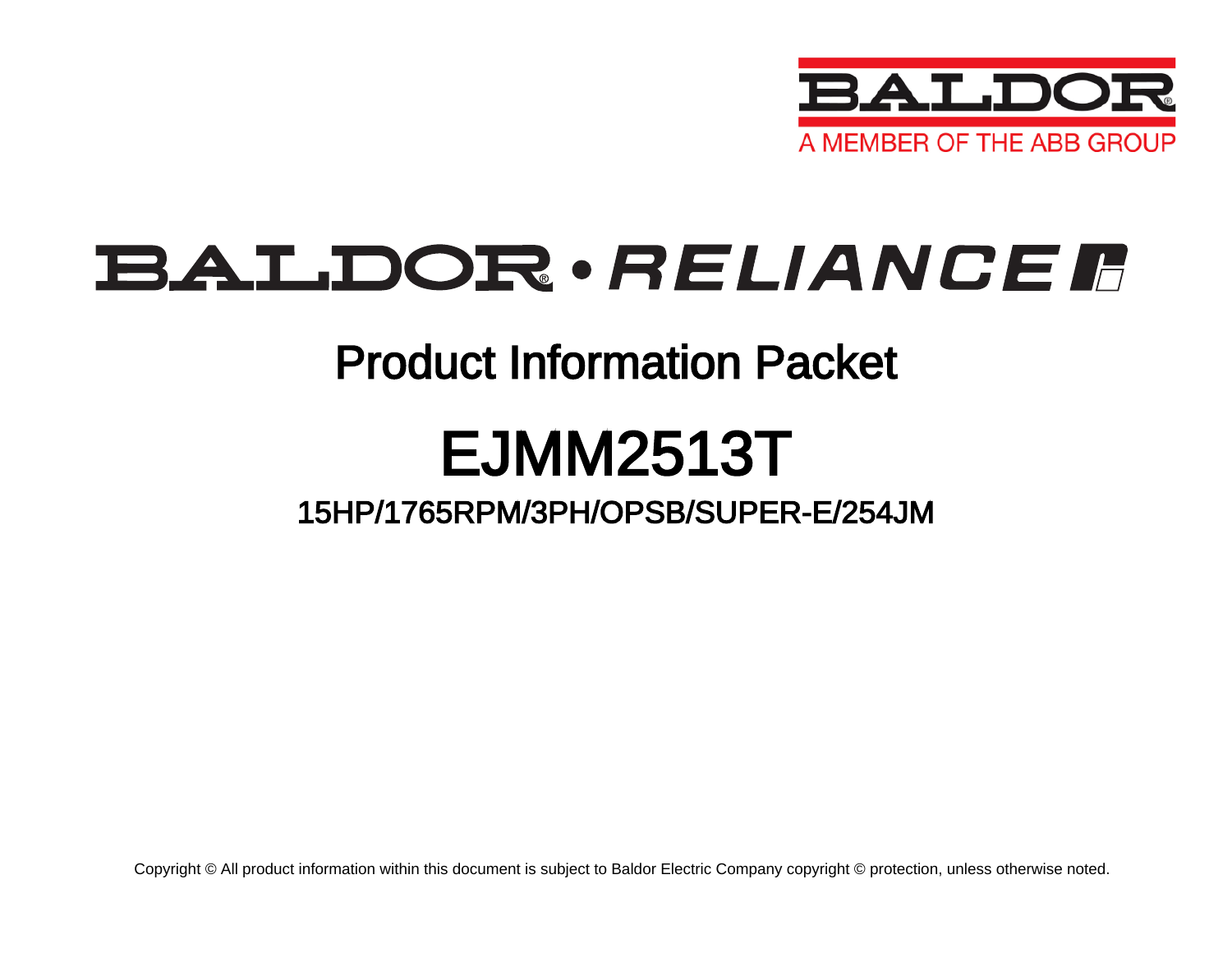#### BALDOR · RELIANCE F Product Information Packet: EJMM2513T - 15HP/1765RPM/3PH/OPSB/SUPER-E/254JM

| <b>Part Detail</b> |             |                  |                     |             |          |                      |            |  |  |
|--------------------|-------------|------------------|---------------------|-------------|----------|----------------------|------------|--|--|
| Revision:          |             | Status:          | PRD/A               | Change #:   |          | Proprietary:         | No         |  |  |
| Type:              | AC          | Prod. Type:      | 3938M               | Elec. Spec: | 39WGW916 | CD Diagram:          | CD0180     |  |  |
| Enclosure:         | <b>OPSB</b> | Mfg Plant:       |                     | Mech. Spec: | 39K62    | Layout:              | 39LYK062   |  |  |
| Frame:             | 254JM       | <b>Mounting:</b> | F <sub>1</sub>      | Poles:      | 04       | <b>Created Date:</b> |            |  |  |
| Base:              | <b>RG</b>   | <b>Rotation:</b> | R                   | Insulation: |          | Eff. Date:           | 11-21-2014 |  |  |
| Leads:             | 9#12        |                  | <b>Replaced By:</b> |             |          |                      |            |  |  |
| Literature:        |             | Elec. Diagram:   |                     |             |          |                      |            |  |  |

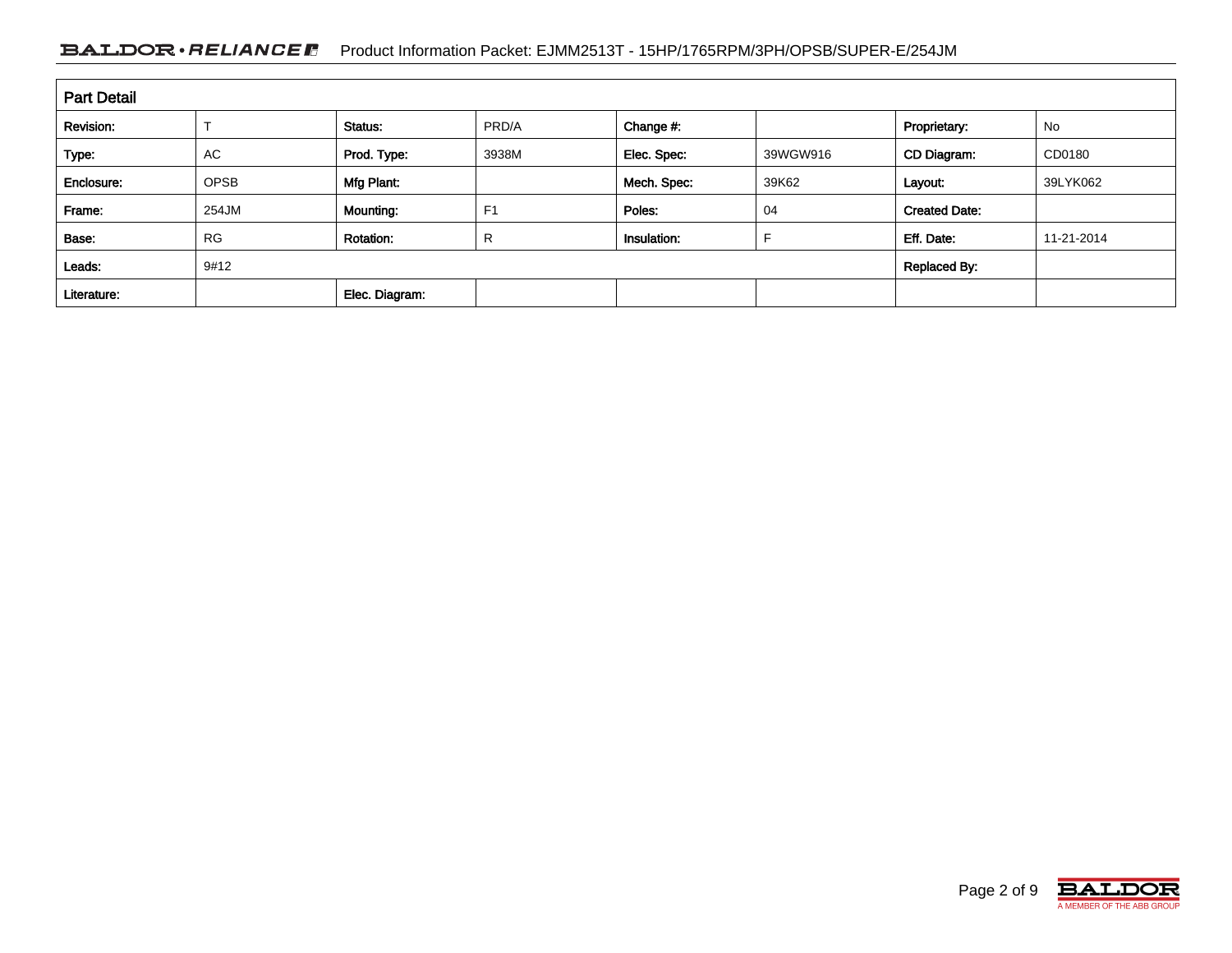#### BALDOR · RELIANCE F Product Information Packet: EJMM2513T - 15HP/1765RPM/3PH/OPSB/SUPER-E/254JM

| Nameplate NP1259L |              |                |      |                    |   |    |             |  |  |  |
|-------------------|--------------|----------------|------|--------------------|---|----|-------------|--|--|--|
| CAT.NO.           | EJMM2513T    |                |      |                    |   |    |             |  |  |  |
| SPEC.             | 39K062W916G1 |                |      |                    |   |    |             |  |  |  |
| HP                | 15           |                |      |                    |   |    |             |  |  |  |
| <b>VOLTS</b>      | 230/460      |                |      |                    |   |    |             |  |  |  |
| <b>AMP</b>        | 35.4/17.7    |                |      |                    |   |    |             |  |  |  |
| <b>RPM</b>        | 1765         |                |      |                    |   |    |             |  |  |  |
| <b>FRAME</b>      | 254JM        | HZ             | 60   | PH<br>$\mathbf{3}$ |   |    |             |  |  |  |
| SER.F.            | 1.15         | <b>CODE</b>    | G    | <b>DES</b>         | B | CL | $\mathsf F$ |  |  |  |
| NEMA-NOM-EFF      | 93           | PF             | 86   |                    |   |    |             |  |  |  |
| <b>RATING</b>     | 40C AMB-CONT |                |      |                    |   |    |             |  |  |  |
| cc                | 010A         | USABLE AT 208V | 37.4 |                    |   |    |             |  |  |  |
| DE                | 6309         | <b>ODE</b>     | 6208 |                    |   |    |             |  |  |  |
| <b>ENCL</b>       | OPSB         | SN             |      |                    |   |    |             |  |  |  |
|                   |              |                |      |                    |   |    |             |  |  |  |

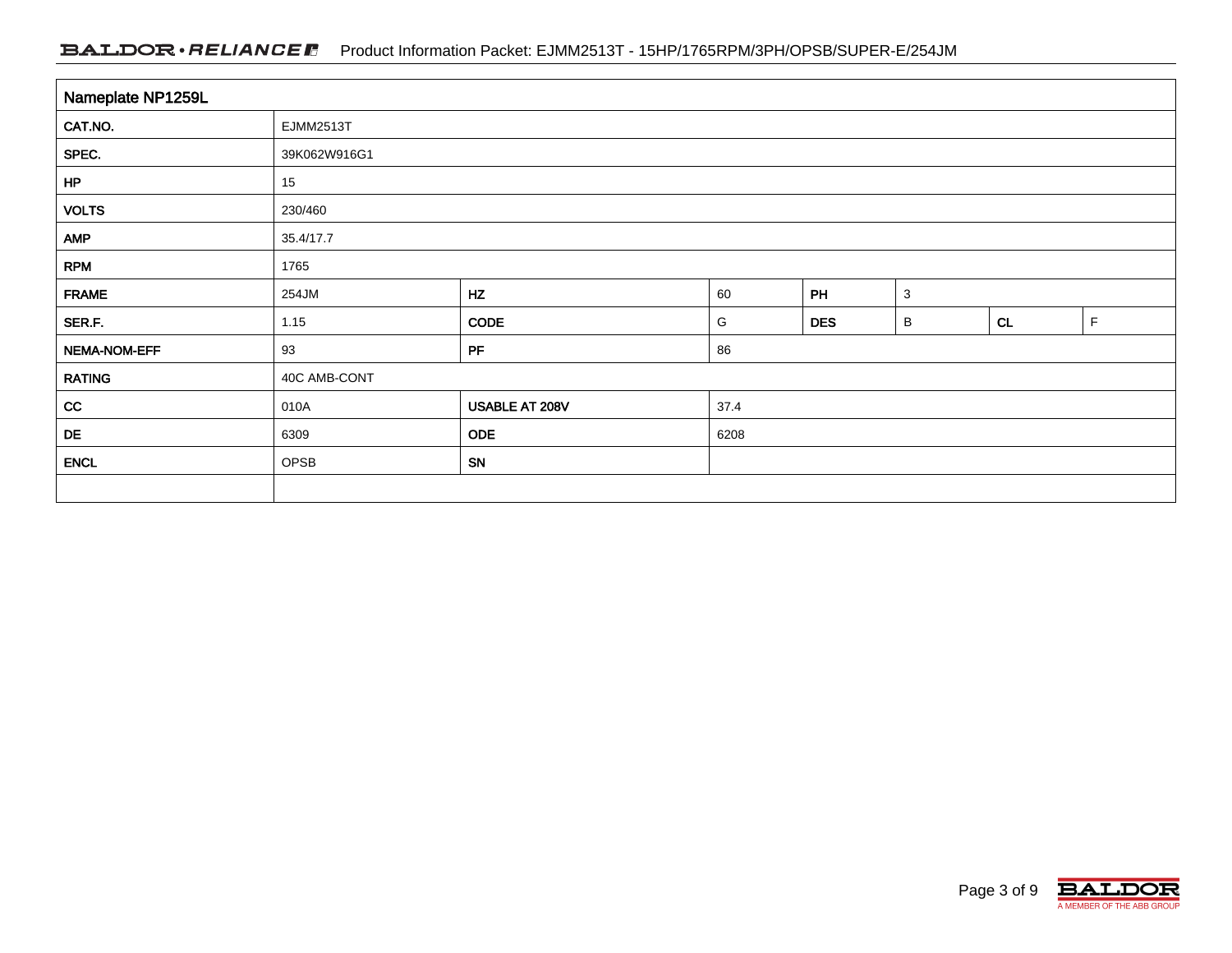| <b>Parts List</b>  |                                          |          |  |  |  |  |
|--------------------|------------------------------------------|----------|--|--|--|--|
| <b>Part Number</b> | Description                              | Quantity |  |  |  |  |
| SA039230           | SA 39K062W916G1                          | 1.000 EA |  |  |  |  |
| RA035197           | RA 39K062W916G1                          | 1.000 EA |  |  |  |  |
| S/P107-000-005     | SUPER-E PROC'S(254/6 FR.) ZK PLANT - POL | 1.000 EA |  |  |  |  |
| HA6361A01          | LIFTING LUG FOR 37, 39 & 40 FRAME ZINC   | 2.000 EA |  |  |  |  |
| HA6016             | ADAPTER, CAST CONDUIT BOX                | 1.000 EA |  |  |  |  |
| 09CB3002SP         | CB W/1.38 LEAD HOLE FOR 37, 39, 307 & 30 | 1.000 EA |  |  |  |  |
| 51XW2520A12        | .25-20 X .75, TAPTITE II, HEX WSHR SLTD  | 2.000 EA |  |  |  |  |
| HW1001A25          | LOCKWASHER 1/4, ZINC PLT .493 OD, .255 I | 2.000 EA |  |  |  |  |
| WD1000B17          | <b>T&amp;B CX35TN TERMINAL</b>           | 1.000 EA |  |  |  |  |
| 11XW1032G06        | 10-32 X .38, TAPTITE II, HEX WSHR SLTD U | 1.000 EA |  |  |  |  |
| 39EP3200A01SP      | FR/PU ENDPLATE, MACH                     | 1.000 EA |  |  |  |  |
| HA4051A00          | PLASTIC CAP FOR GREASE FITTING           | 1.000 EA |  |  |  |  |
| HA1101A01          | RODENT SCREEN, 39 MTR                    | 1.000 EA |  |  |  |  |
| 11XW1032G06        | 10-32 X .38, TAPTITE II, HEX WSHR SLTD U | 4.000 EA |  |  |  |  |
| HW5100A08          | W3118-035 WVY WSHR (WB)                  | 1.000 EA |  |  |  |  |
| 10XN2520K28        | 1/4-20 X 1.75" HX HD SCRWGRADE 5, ZINC P | 4.000 EA |  |  |  |  |
| HW1001A25          | LOCKWASHER 1/4, ZINC PLT .493 OD, .255 I | 4.000 EA |  |  |  |  |
| 39EP3400A02        | STD FACE MTD ENDPLATE 309 BRG W/BAFFLE & | 1.000 EA |  |  |  |  |
| HA4051A00          | PLASTIC CAP FOR GREASE FITTING           | 1.000 EA |  |  |  |  |
| HA1101A03          | RODENT SCREEN, 39 FACE MTD.E.P.          | 1.000 EA |  |  |  |  |
| 11XW1032G06        | 10-32 X .38, TAPTITE II, HEX WSHR SLTD U | 4.000 EA |  |  |  |  |
| HW4600B67          | FORSHEDA #V45A FACE SEAL                 | 1.000 EA |  |  |  |  |
| XY3816A12          | 3/8-16 FINISHED NUT                      | 8.000 EA |  |  |  |  |
| 09CB3501SP         | CONDUIT BOX LID FOR 09CB3001 & 09CB3002  | 1.000 EA |  |  |  |  |

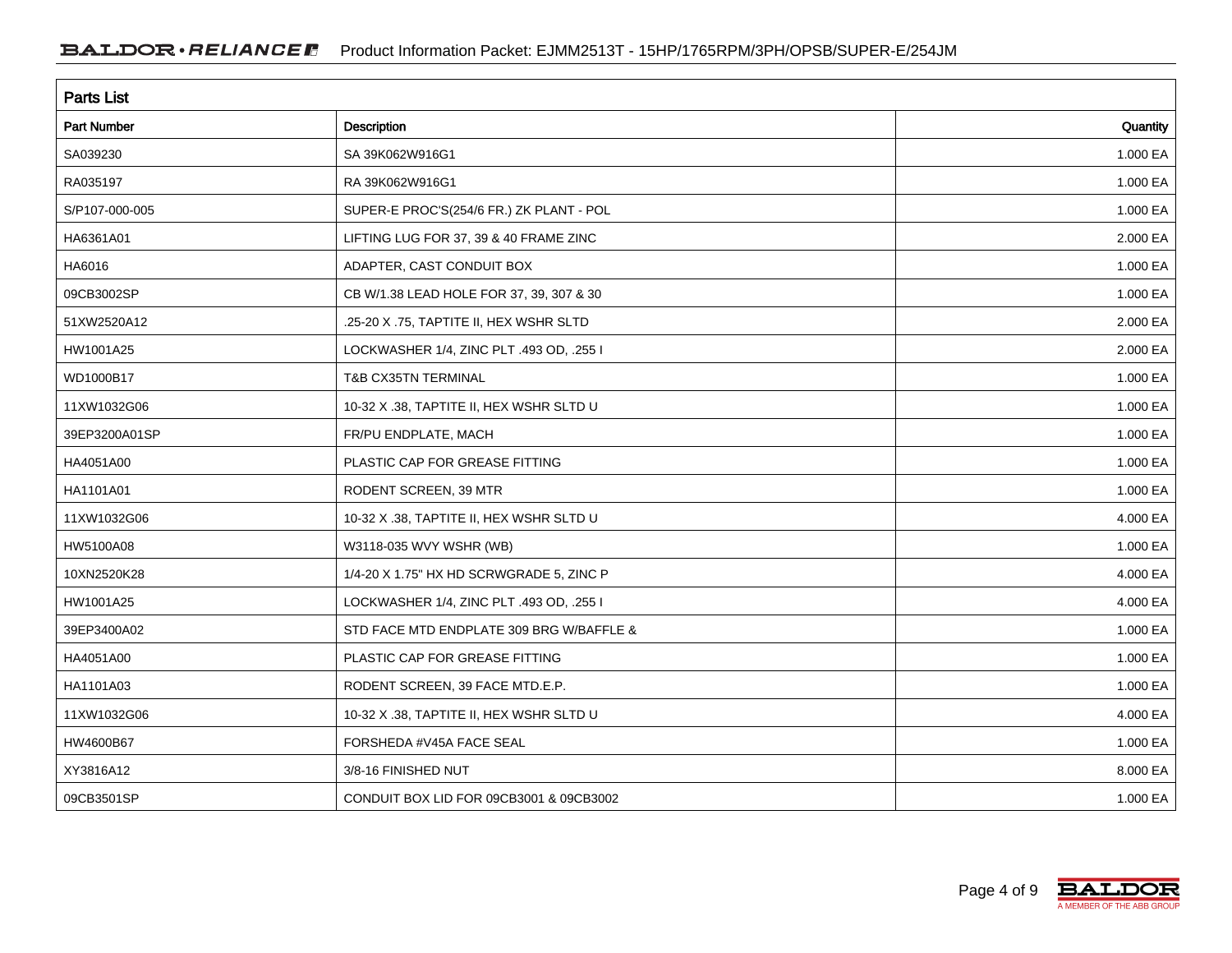| <b>Parts List (continued)</b> |                                          |          |  |  |  |  |
|-------------------------------|------------------------------------------|----------|--|--|--|--|
| <b>Part Number</b>            | <b>Description</b>                       | Quantity |  |  |  |  |
| 51XW2520A12                   | .25-20 X .75, TAPTITE II, HEX WSHR SLTD  | 2.000 EA |  |  |  |  |
| HW2501E18                     | KEY, 1/4 SQ X 2.000                      | 1.000 EA |  |  |  |  |
| LB1115N                       | LABEL, LIFTING DEVICE (ON ROLLS)         | 1.000 EA |  |  |  |  |
| HW4500A03                     | GREASE FITTING, .125 NPT 1610(ALEMITE) 8 | 1.000 EA |  |  |  |  |
| HW4500A20                     | 1/8NPT SL PIPE PLUG                      | 1.000 EA |  |  |  |  |
| MJ1000A75                     | GREASE, POLYREX EM EXXON (USe 4824-15A)  | 0.030 LB |  |  |  |  |
| HW4500A03                     | GREASE FITTING, .125 NPT 1610(ALEMITE) 8 | 1.000 EA |  |  |  |  |
| HW4500A20                     | 1/8NPT SL PIPE PLUG                      | 1.000 EA |  |  |  |  |
| 85XU0407S04                   | 4X1/4 U DRIVE PIN STAINLESS              | 2.000 EA |  |  |  |  |
| 39AD2002A01                   | BAFFLE PLATE 39 OPEN, SLOTTED BAND MTRS  | 2.000 EA |  |  |  |  |
| HA3154A09                     | TB STUD 3/8-16 X 16.25                   | 4.000 EA |  |  |  |  |
| MG1000Y03                     | MUNSELL 2.53Y 6.70/ 4.60, GLOSS 20,      | 0.050 GA |  |  |  |  |
| LB1119N                       | <b>WARNING LABEL</b>                     | 1.000 EA |  |  |  |  |
| LC0181                        | <b>CONNECTION LABEL</b>                  | 1.000 EA |  |  |  |  |
| <b>NP1259L</b>                | ALUM SUPER-E UL CSA-EEV CC NEMA PREMIUM  | 1.000 EA |  |  |  |  |
| 39PA1000                      | PACKAGING GROUP 39 PRINT                 | 1.000 EA |  |  |  |  |
| MN416A01                      | TAG-INSTAL-MAINT no wire (1200/bx) 11/14 | 1.000 EA |  |  |  |  |

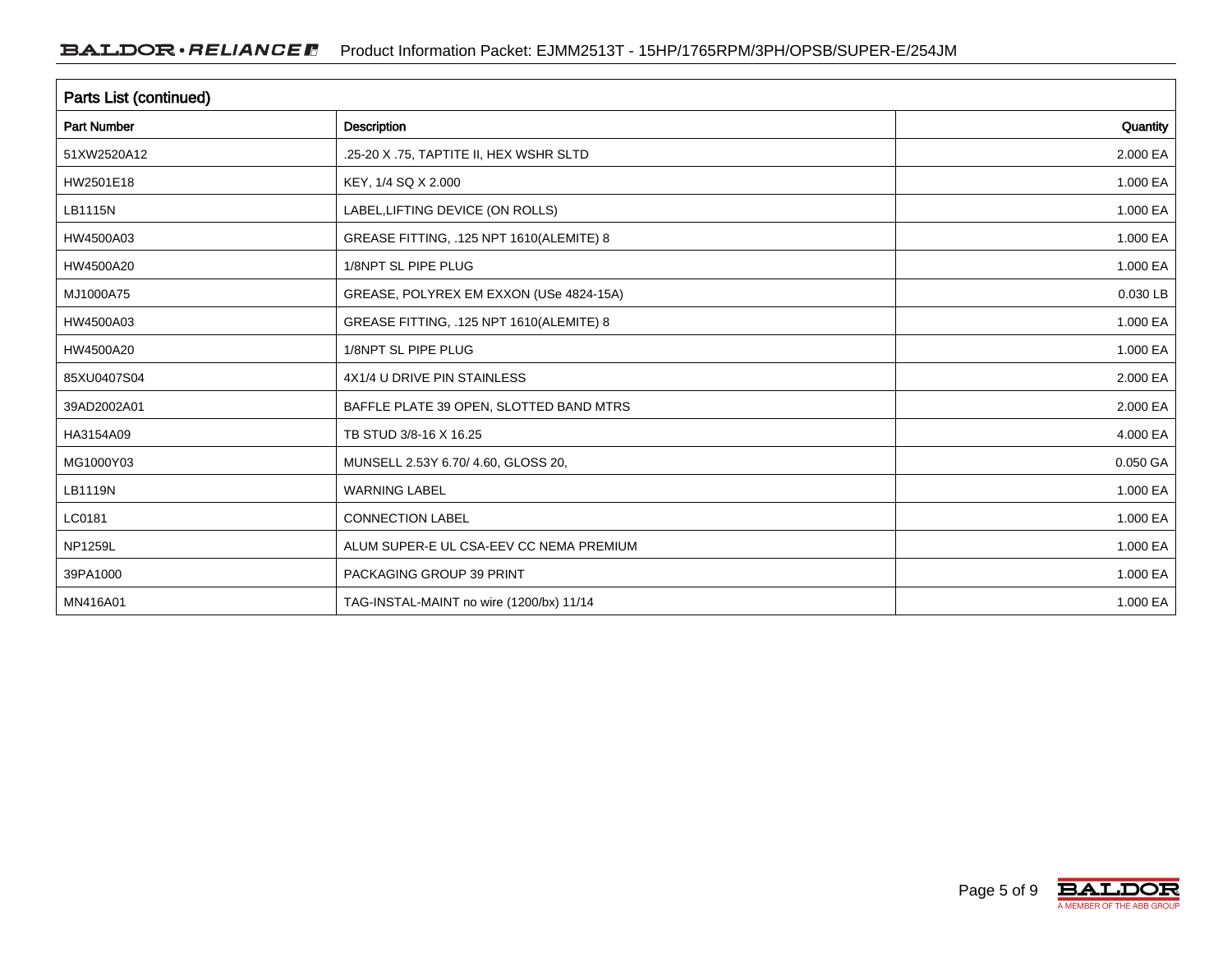#### **AC Induction Motor Performance Data**

Record # 12993 - Typical performance - not guaranteed values

| Winding: 39WGW916-R001  |              | <b>Type: 3938M</b> |                                                 |                            | <b>Enclosure: OPSB</b> |                |  |
|-------------------------|--------------|--------------------|-------------------------------------------------|----------------------------|------------------------|----------------|--|
| Nameplate Data          |              |                    | 460 V, 60 Hz:<br><b>High Voltage Connection</b> |                            |                        |                |  |
| Rated Output (HP)       | 15           |                    |                                                 |                            | 44.6 LB-FT             |                |  |
| Volts                   |              | 230/460            |                                                 | <b>Start Configuration</b> |                        | direct on line |  |
| Full Load Amps          |              | 35.4/17.7          |                                                 | <b>Breakdown Torque</b>    |                        | 171 LB-FT      |  |
| R.P.M.                  |              | 1765               |                                                 | Pull-up Torque             |                        | 78.7 LB-FT     |  |
| Hz                      | 60           | Phase              | 3                                               | Locked-rotor Torque        |                        | 99.4 LB-FT     |  |
| <b>NEMA Design Code</b> | B            | <b>KVA Code</b>    | G<br><b>Starting Current</b>                    |                            |                        | 118 A          |  |
| Service Factor (S.F.)   | 1.15         |                    |                                                 | No-load Current            |                        | 7.27 A         |  |
| NEMA Nom. Eff.          |              | Power Factor       | 86                                              | Line-line Res. @ 25°C      |                        | $0.622 \Omega$ |  |
| Rating - Duty           | 40C AMB-CONT |                    |                                                 | Temp. Rise @ Rated Load    |                        | $22^{\circ}$ C |  |
| S.F. Amps               |              |                    |                                                 | Temp. Rise @ S.F. Load     |                        | $29^{\circ}$ C |  |
|                         |              |                    |                                                 | Rotor inertia              |                        | 1.66 LB-FT2    |  |

#### Load Characteristics 460 V, 60 Hz, 15 HP

| % of Rated Load | 25   | 50    | 75    | 100   | 125   | 150   | S.F.  |
|-----------------|------|-------|-------|-------|-------|-------|-------|
| Power Factor    | 47   | 70    | 81    | 86    | 88    | 89    | 87    |
| Efficiency      | 90.1 | 93.3  | 93.5  | 93.1  | 92.2  | 91    | 92.6  |
| Speed           | 1792 | 1784  | 1775  | 1765  | 1754  | 1742  | 1759  |
| Line amperes    | 8.27 | 10.72 | 13.99 | 17.67 | 21.74 | 26.21 | 20.11 |

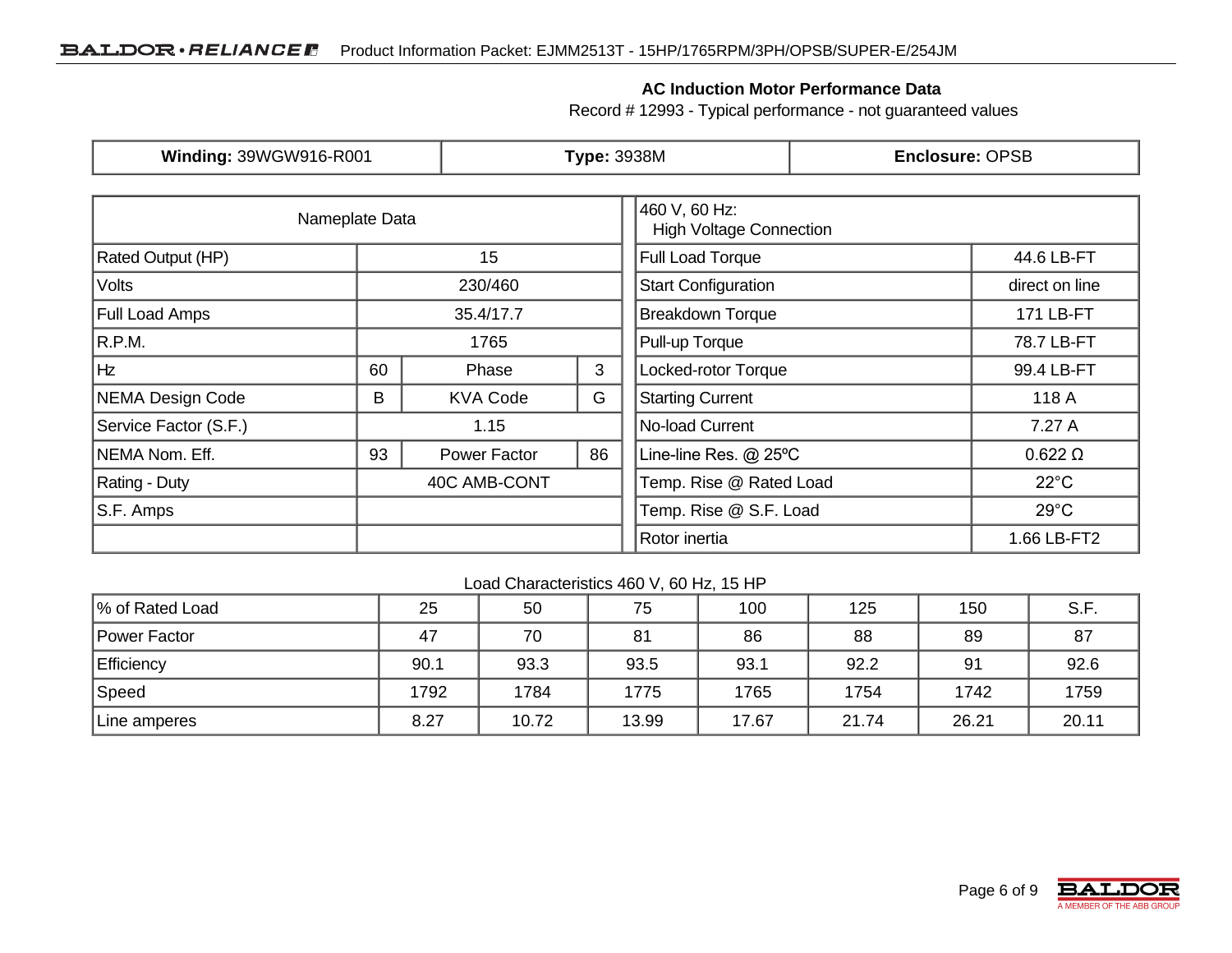

Performance Graph at 460V, 60Hz, 15.0HP Typical performance - Not guaranteed values

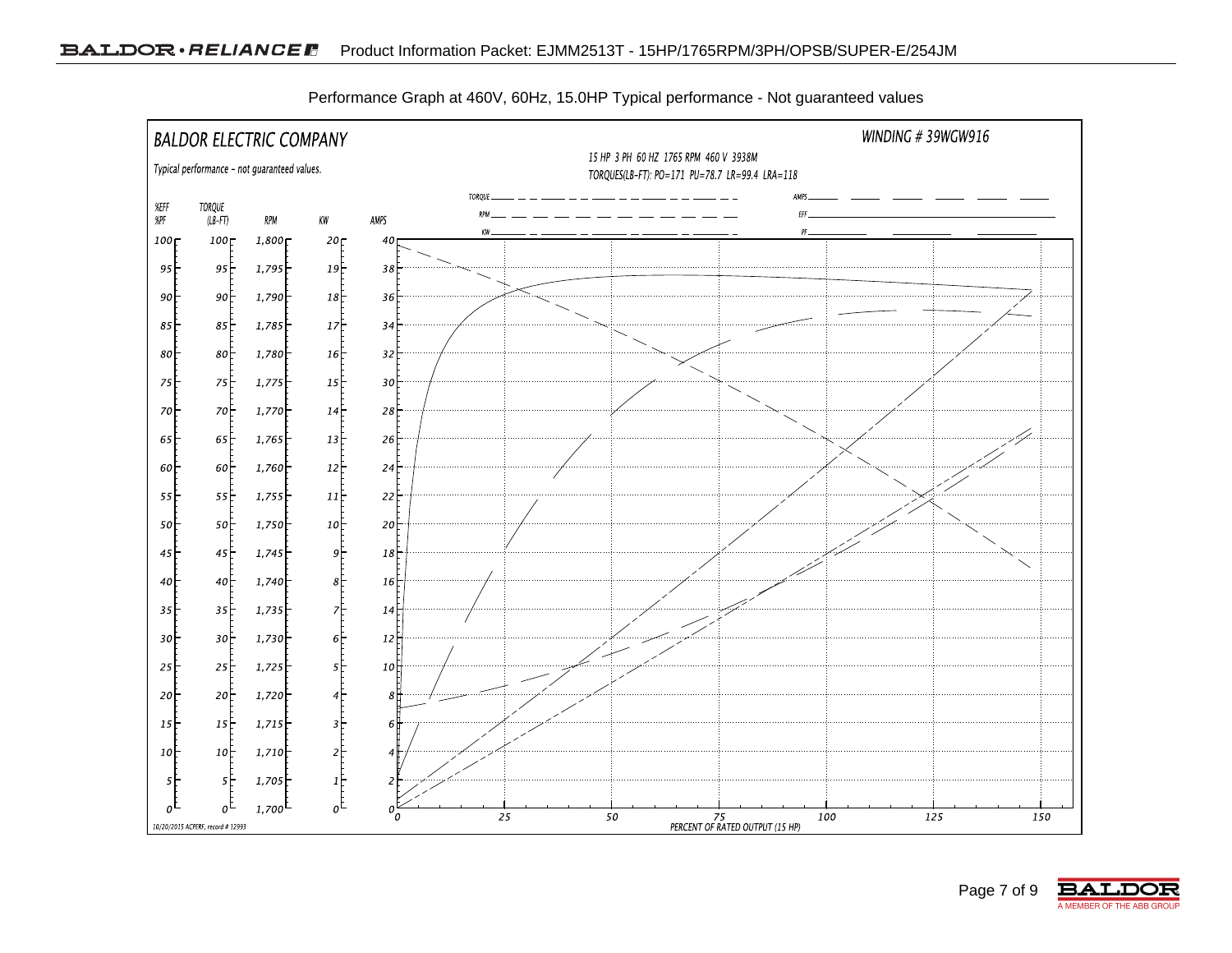